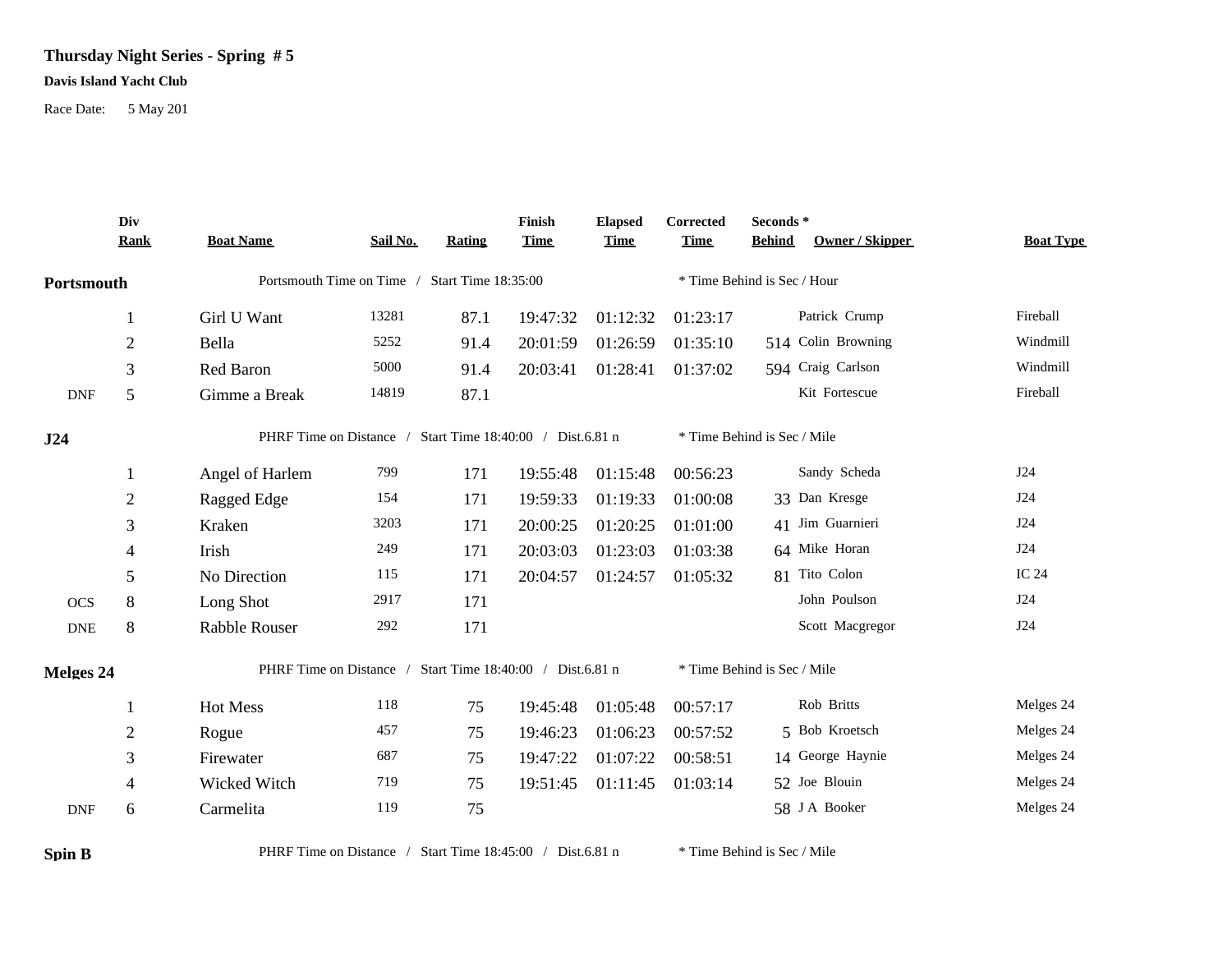|                      |                | Mal De Mer                                                | 747                                                       | 156 | 19:58:58 | 01:13:58 | 00:56:16 | Richard Karran              | Wavelength 24      |  |  |  |
|----------------------|----------------|-----------------------------------------------------------|-----------------------------------------------------------|-----|----------|----------|----------|-----------------------------|--------------------|--|--|--|
|                      | $\overline{2}$ | Junior                                                    | 41186                                                     | 123 | 19:57:06 | 01:12:06 | 00:58:08 | 16 Frank Selph Jr           | J27                |  |  |  |
|                      | 3              | Tenacity                                                  | 241                                                       | 132 | 20:00:39 | 01:15:39 | 01:00:40 | 39 Ken Hardy                | Laser 28           |  |  |  |
|                      | 4              | Fully Involved                                            | 97925                                                     | 135 | 20:01:19 | 01:16:19 | 01:01:00 | 42 Steve Vincent            | $B-25$             |  |  |  |
|                      | 5              | Privateer                                                 | 282                                                       | 132 | 20:01:07 | 01:16:07 | 01:01:08 | 43 Chris Jones              | S <sub>2</sub> 9.1 |  |  |  |
|                      | 6              | Dr Bligh                                                  | 30                                                        | 132 | 20:01:20 | 01:16:20 | 01:01:21 | 45 Michael Maher            | S <sub>2</sub> 9.1 |  |  |  |
|                      | 7              | Meltemi                                                   | 40787                                                     | 132 | 20:01:26 | 01:16:26 | 01:01:27 | 46 Alex Korakis             | S <sub>2</sub> 9.1 |  |  |  |
|                      | 8              | Volcano                                                   | 7170                                                      | 111 | 20:02:17 | 01:17:17 | 01:04:41 | 74 Don Rychel               | Tripp 26           |  |  |  |
| <b>DNF</b>           | 11             | Untouchable                                               | 11                                                        | 111 |          |          |          | Todd Saunders               | Elliott 770        |  |  |  |
| $\operatorname{AVE}$ |                | Alliance                                                  | 734                                                       | 111 |          |          |          | Tom Barry/ Bob Glaser       | Capri 30           |  |  |  |
| Spin A               |                |                                                           | PHRF Time on Distance / Start Time 18:50:00 / Dist.6.81 n |     |          |          |          | * Time Behind is Sec / Mile |                    |  |  |  |
|                      | 1              | Rocket                                                    | 48                                                        | 72  | 19:57:29 | 01:07:29 | 00:59:19 | Grimsdale/Nelson            | J35                |  |  |  |
|                      | 2              | Fire & Ice                                                | 83198                                                     | 81  | 19:59:38 | 01:09:38 | 01:00:26 | 10 George Cussins           | J105               |  |  |  |
|                      | 3              | Mad Cow 2                                                 | 46453                                                     | 57  | 19:57:41 | 01:07:41 | 01:01:13 | 17 Ed Ruark/ Dave German    | $B-32$             |  |  |  |
|                      | 4              | Wired                                                     | 39511                                                     | 42  | 19:56:58 | 01:06:58 | 01:02:12 | 25 Brocks/ Achilles         | Farr 395           |  |  |  |
|                      | 5              | Tampa Girl                                                | 83242                                                     | 54  | 20:03:57 | 01:13:57 | 01:07:49 | 75 Bill Terry               | J120               |  |  |  |
|                      | 6              | Hot Water                                                 | 42696                                                     | 72  | 20:10:35 | 01:20:35 | 01:12:25 | 115 Jose Suarezhoyos        | J35                |  |  |  |
| Non Spin A           |                | PHRF Time on Distance / Start Time 18:55:00 / Dist.4.01 n |                                                           |     |          |          |          | * Time Behind is Sec / Mile |                    |  |  |  |
|                      | 1              | Another Road                                              | H100                                                      | 174 | 19:28:59 | 00:33:59 | 00:22:21 | Kevin Fouche                | Heritage WI 36     |  |  |  |
|                      | 2              | Long Gone                                                 | 10225                                                     | 161 | 19:36:42 | 00:41:42 | 00:30:56 | 128 Phil Walller            | Morgan 42          |  |  |  |
|                      | 3              | Rock On                                                   | 335                                                       | 190 | 19:38:48 | 00:43:48 | 00:31:06 | 131 Toro/ Figley            | Catalina 36        |  |  |  |
|                      | 4              | Vendeval the Pearl                                        | 005                                                       | 164 | 19:37:56 | 00:42:56 | 00:31:58 | 144 Lee Burstiner           | Dufour 39          |  |  |  |
|                      | 5              | W T Flyer                                                 | 97                                                        | 153 | 19:39:23 | 00:44:23 | 00:34:09 | 177 Ullman/ Bostick         | Pearson 30         |  |  |  |
|                      | 6              | <b>Boat</b>                                               | 57                                                        | 180 | 19:45:13 | 00:50:13 | 00:38:11 | 237 Larry Willis            | Wavelength         |  |  |  |
| $\operatorname{AVE}$ |                | <b>Emotional Rescue</b>                                   | 22268                                                     | 176 |          |          |          | Dave Coffee                 | C & C 36           |  |  |  |
| <b>Non Spin B</b>    |                |                                                           | PHRF Time on Distance / Start Time 18:55:00 / Dist.4.01 n |     |          |          |          | * Time Behind is Sec / Mile |                    |  |  |  |
|                      | $\mathbf{1}$   | Volant II                                                 | 99                                                        | 202 | 19:41:19 | 00:46:19 | 00:32:49 | John Gifford                | J22                |  |  |  |
|                      | $\sqrt{2}$     | Sea Chelle                                                | 172                                                       | 223 | 19:46:44 | 00:51:44 | 00:36:50 | 60 Steve Lewis              | Hunter 29.5        |  |  |  |
|                      | 3              | Komus                                                     | 283                                                       | 241 | 19:49:55 | 00:54:55 | 00:38:49 | 90 Rusty Shenk              | Morgan 24          |  |  |  |